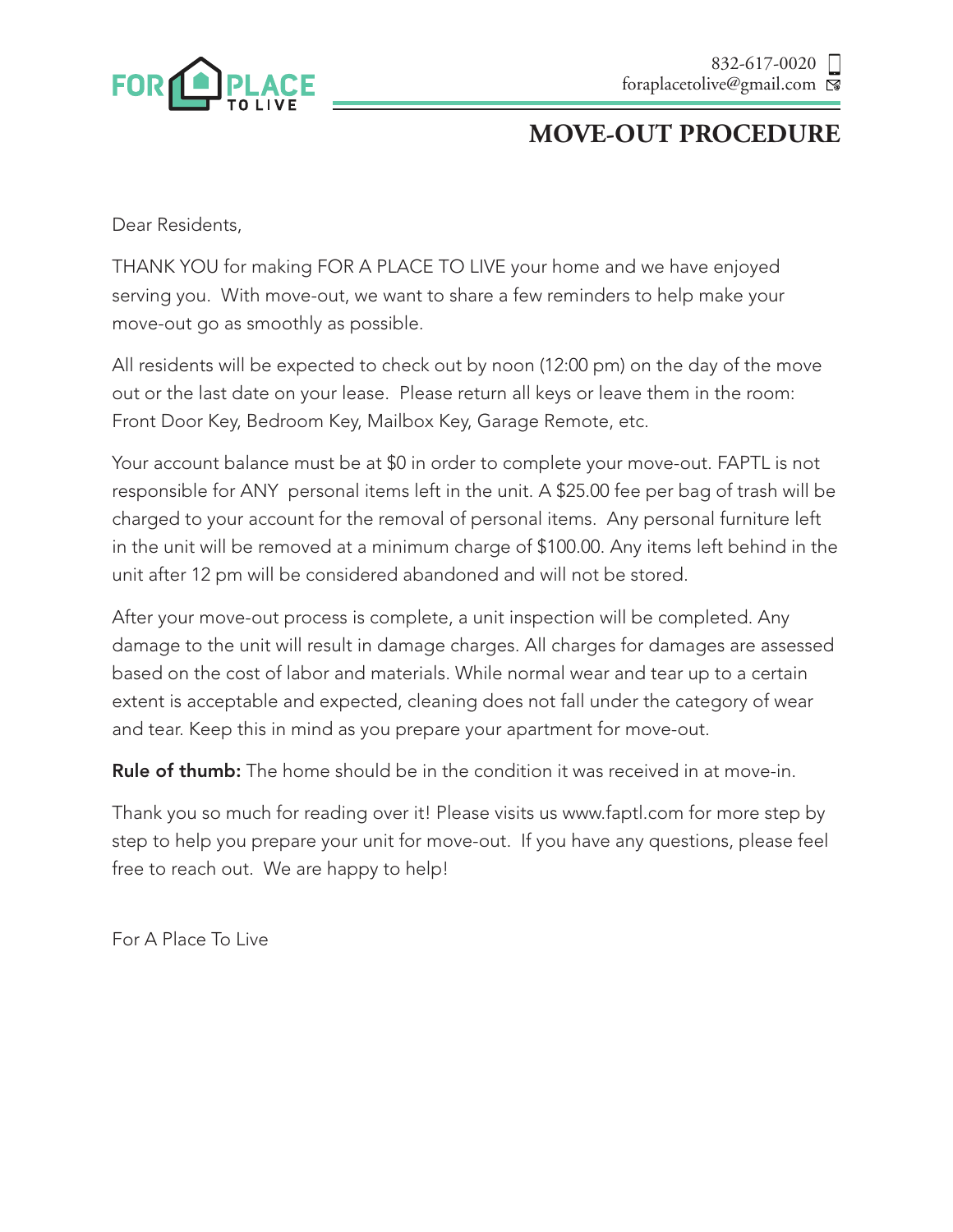

# STEP-BY-STEP OF THINGS TO HELP YOU PREPARE YOUR UNIT FOR MOVE-OUT

#### TOP 5 MOST COMMON MOVE-OUT CHARGES -

- 1. Holes in the wall larger than a photo frame nail, and nails/screws left in the wall
- 2. Trash removal (don't forget hangers, curtains, rods, and the inside of drawers)
- 3. Cleaning of ceiling fans/ window sills/ baseboards
- 4. Carpet cleaning (this includes vacuuming under those beds!)
- 5. Cleaning of common areas include microwave and oven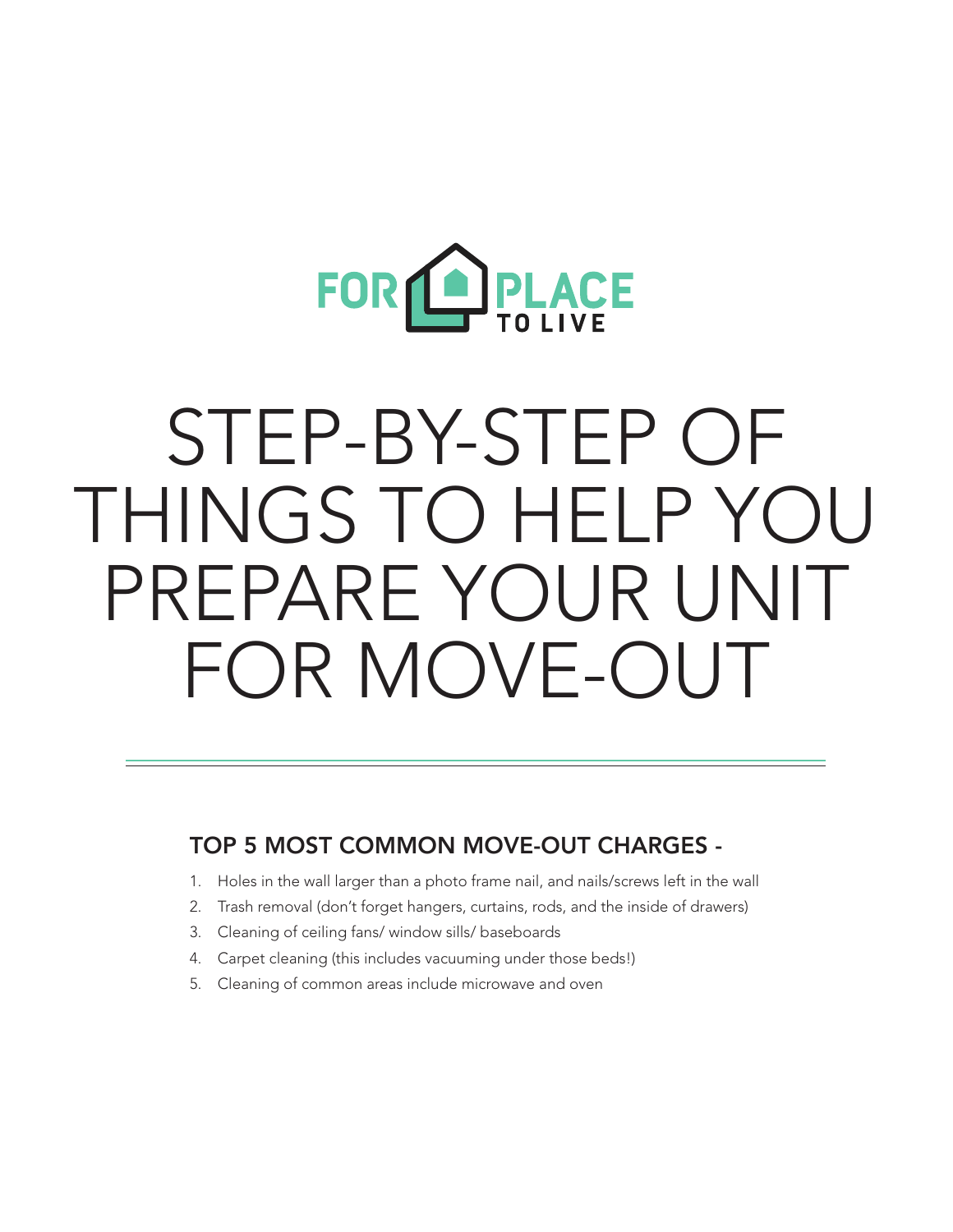# MOVE OUT PROCEDURES

With the end of the leasing year approaching, please be aware of the following information, all of which you will be responsible for when vacating your room:

# **KITCHEN**

Refrigerator: Remove all food and debris and clean the refrigerator and freezer.

**Stove:** All the obvious areas AND the exhaust fan filter (located above the stove).

Microwave: Please remember to clean the inside and outside of the microwave.

Dishwasher: Remove debris and wipe inside surfaces.

\*Tip: run your dishwasher one final time with nothing in it to make sure it is nice and clean.

Sink: Clean sink and parts (stopper, strainer, faucet etc.).

Cabinets and Drawers: Remove all item, wipe down the drawers and cabinets inside and out.

Floor: Sweep, vacuum and mop.

Appliances: Give a good sweep of the broom and mop under appliances as well surfaces.

# BATHROOMS

Shower: Thoroughly clean the shower and tub with a household cleaner.

**Toilet:** Clean the toilet, inside and out.

Sink: Clean the entire sink and counter with a household cleaner.

Mirror: Please use glass cleaner.

Floor: Sweeping, vacuuming, mopping.

Cabinets and Drawers: More wiping, removing of lining, and disinfecting.

# **GENERAL**

Washer/Dryer: Wipe down inside and out and around the lid to remove any residue and don't forget to remove all clothing from machines.

Carpet: VACUUM!! Don't forget to remove any stains that aren't noted on your Move-in Condition Form.

Furniture (if applicable): Dust, clean, vacuum and spot treat.

Blinds & Windows: All blinds should be dust free and in good working condition. Charges will occur for the replacement of any blinds that are broken unless noted on your move-in condition form.

Ceiling Fans: Dust the blades and light fixtures.

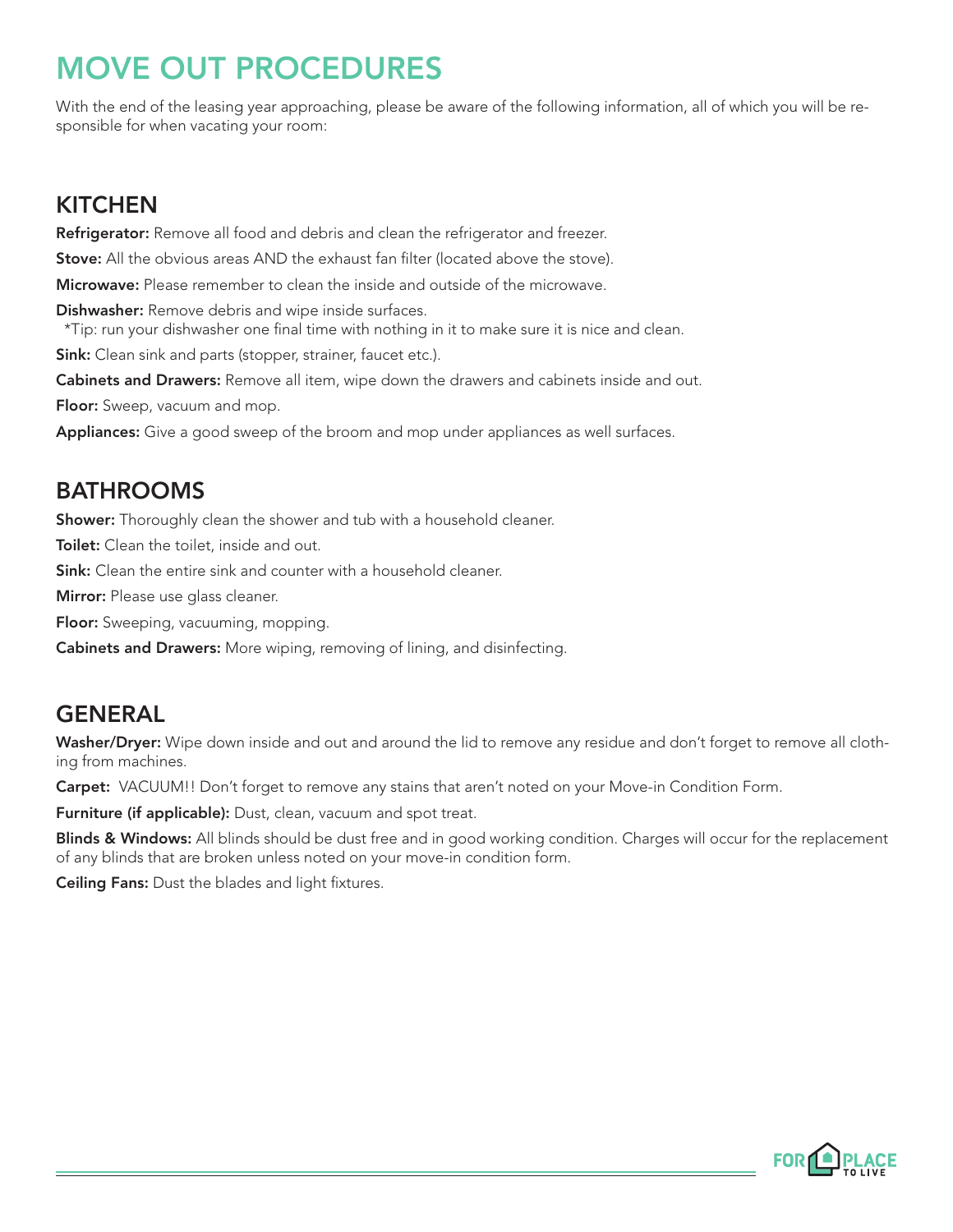# DAMAGE CHARGES

You are responsible for the condition of your room and are jointly held responsible for the condition of the common areas along with your roommates. If your room/unit is not left in a satisfactory condition you may be assessed damage or replacement charges.

At the time of the move out inspection, Management will assess the condition of your room/unit and apply all damage charges for the residence. Residents will be responsible to pay any damages that are considered to be beyond normal wear and tear as stated in your lease document.

Individual Damage Charges - Each resident will be responsible for 100% of any damages found or cleaning needed in their individually assigned room or bathroom.

Common Area Damage Charges - If there is any damage or need for extraordinary cleaning in a common area, it is important that you try to establish responsibility among the residents of the unit. This is important because all residents of an unit will be assessed a portion of the cost to repair unless one resident takes full responsibility.

Trash Removal Charges - Any residents who do not remove their trash from their unit and take it to the Trash bin will be subject to a fine of \$25 per bag. Additionally, your room must be returned to the condition it was in when you arrived. All belongings should be removed - garbage must be properly disposed of and NOT left in your room. Once again, if extra cleaning or garbage removal is required, you will be assessed an extra fee.

Furniture Charges - Leased furniture from the community must be rearranged to the proper position it was found in. It is important to make sure that there are no extra furniture items in your room or in the common areas of your unit. If so, there is a fine for each extra and/or missing piece of furniture in your room/unit.

Keys Charges - All keys (Room keys, Parking Pass, Mailbox), are to be returned on your move-out date. It is the responsibility of the resident leaving on a weekend to make arrangements prior to your move-out date for the return of the keys. If any of the keys are not returned on time, a fee for each key will be charged

Improper Check Out Charges - If you do not vacate your unit according the final date on your lease (no later than12:00 PM.), you will be charged hold-over rent of \$150 per day and any additional cost incurs in preparing the unit for the next resident to move in on their contract date. If there are any items remaining in the unit after your move-out date, they will be removed at your expense and disposed of according to the rules above.

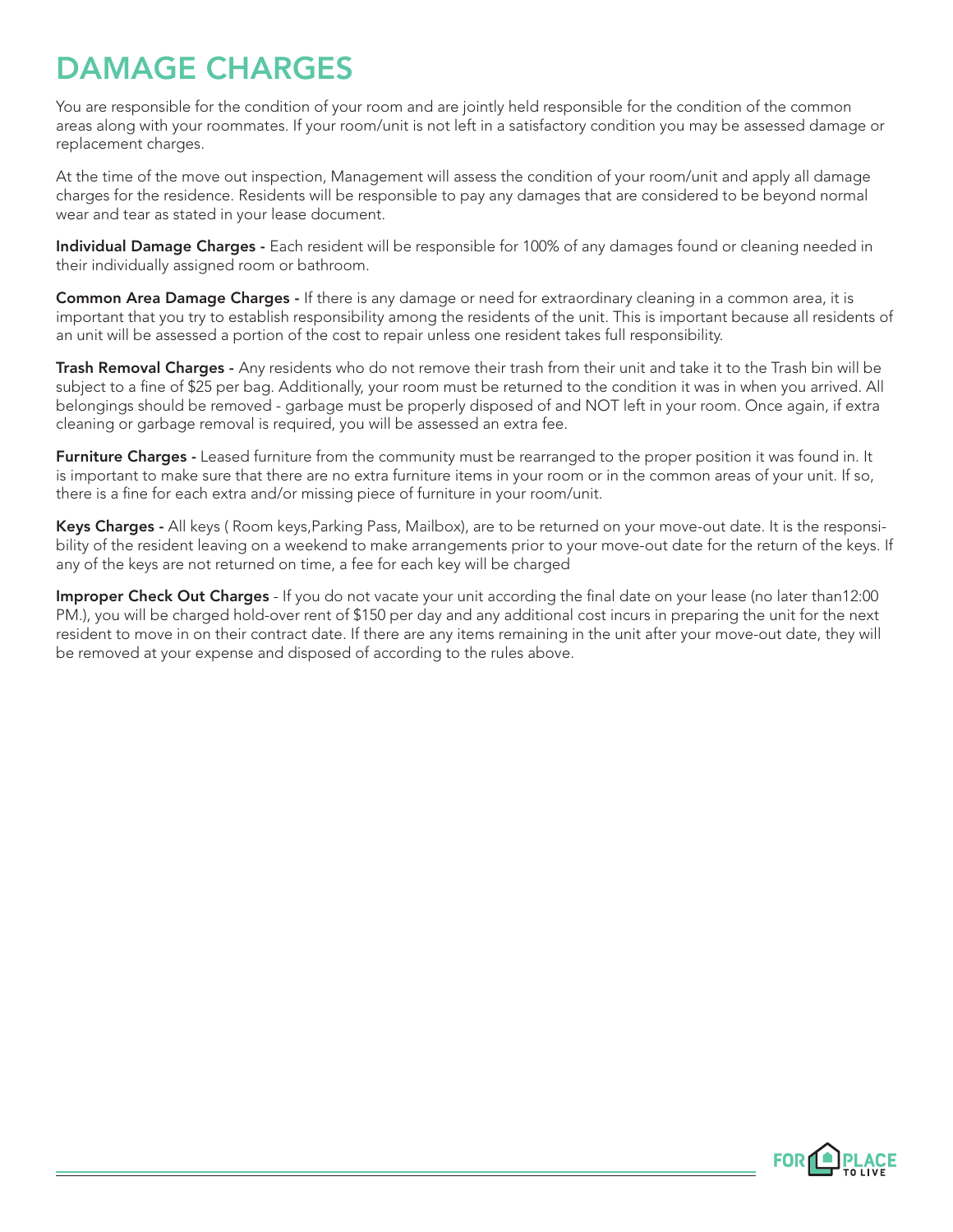# CLEANING AND DAMAGE CHARGE PREVENTION

We are eager to assist you in leaving your residence in good condition so that a new resident may move in soon after you vacate. We would also like to help minimize damage and cleaning charges that you are responsible for paying by advising you on common damages and cleaning suggestions. Our charges reflect actual costs and additional labor and are strictly applied.

#### The following items are frequently missed during cleaning and result in charges -

- Broken, dirty or damaged mini blinds
- Leaving grease on stove top, vent hood, and cabinets
- Leaving grease and dirt on walls
- Not cleaning the Refrigerator
- Not cleaning the Microwave
- Leaving soap scum and mildew on bathtub, tile, and grout
- Not sweeping & mopping behind refrigerator
- Not wiping out cabinets
- Not wiping down window sills
- Leaving soap residue on or around washing machine
- Not vacuuming carpet
- Not cleaning the dryer or leaving it full of lint
- Dirty Mattress Cover or Missing Mattress Cover (if provided at move-in)

#### CLEANING SUGGESTIONS -

The following notes are specific instructions for cleaning your unit, which should aid in preventing any cleaning charges.

## \*\*Special Note: Safety First!\*\* Always read cleaning chemical directions and warnings Never mix chemicals, especially bleach and ammonia

Bathroom Tub & Tile - Fill your tub with hot water. Dump a significant amount of scouring powder into the water and use a scratch pad or brush to scrub the tub and walls. Follow these directions for the sink. Use glass cleaner to shine faucet.

Bathroom Commode/Toilet - Use a toilet cleaning solution or scouring powder and a toilet brush to scrub inside and out, include toilet seat. Typically missed areas are by the bolts on the seat and the bolts that hold your toilet to the floor. If it's not white, it's not clean.

Bathroom Sink - Use a bathroom cleaning solution, scouring powder, or Soft Scrub to clean the sink area.

Blinds - Should feel smooth and be dust and residue free. Dusting will usually do the job except around the kitchen areas where blinds may have grease build up. Pull blinds down and turn the handle until the blinds are closed. Use a soft cloth to gently dust.

Closet/Pantry - Shelves should be dusted & scuff marks on walls should be removed. Wipe the door around the handle, along the edge, and across the bottom. Don't forget to vacuum, sweep, or mop.

Carpet - Usually is fine after vacuuming, but if it is discolored or darkened in heavy traffic areas or if you have major stains, you can try using a carpet cleaner to clean stained areas.

**Dishwasher** - Wipe down inside and outside, don't forget to clean the rubber around the door.

Doors - Should be washed, wiped clean & left without smears or streaks